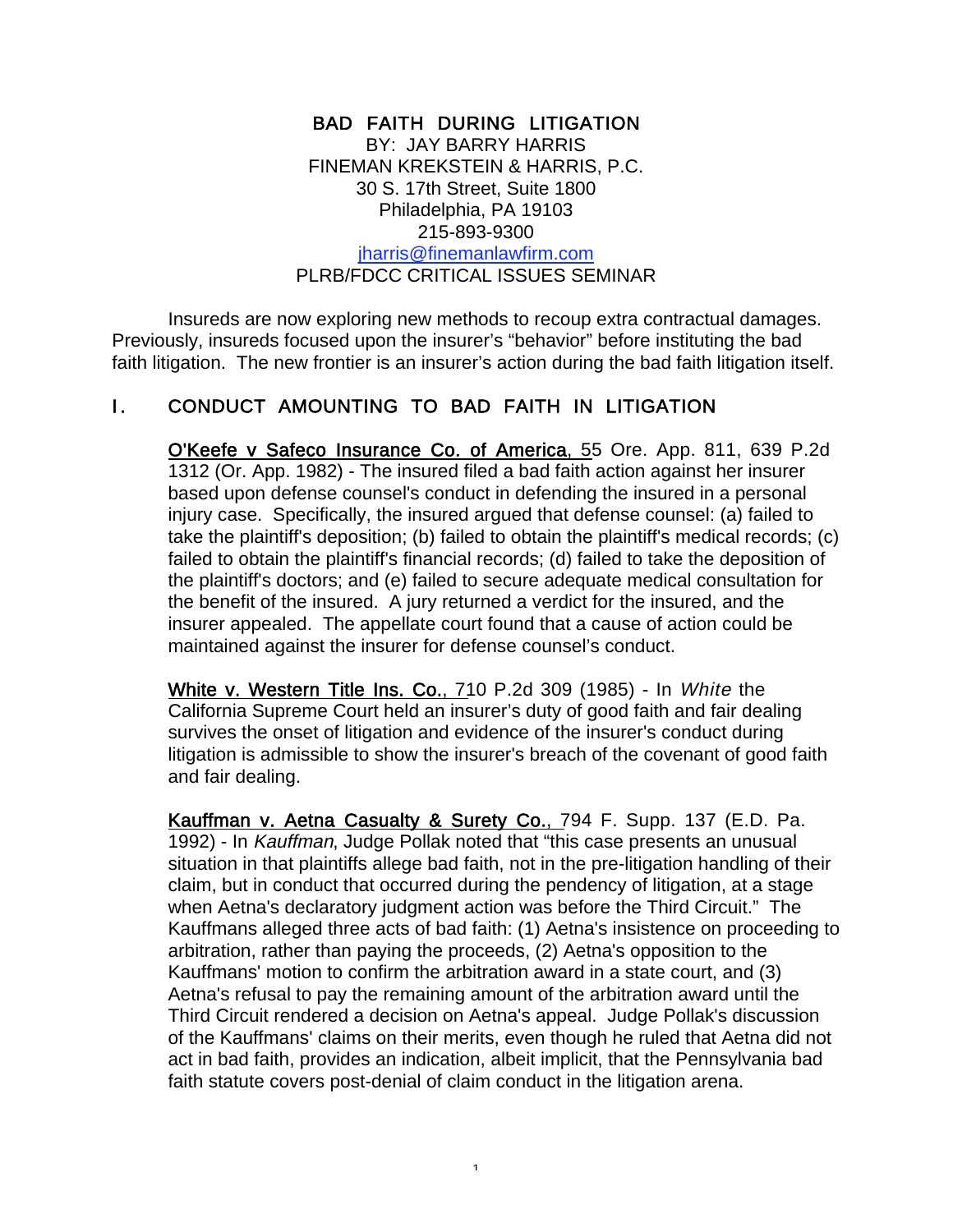O'Donnell v. Allstate Insurance Co., 734 A.2d 901 (Pa. Super. 1999) - Interpreted the Pennsylvania bad faith statute to encompass conduct of an insurer before, during, and after litigation as evidence of bad faith (though "after" not followed as dicta in Ridgeway v. United States Life Credit Life Ins. Co., infra.)

General Refractories Co. v. Fireman's Fund Ins. Co., 2002 U.S. Dist. LEXIS 25324, 2002 WL 376923 (E.D. Pa.), aff'd in part and rev'd in part, 337 F.3d 297, 302 (3d Cir. 2003) - The Third Circuit affirmed the trial Court's denial of the carrier's Motion to Dismiss where the insured alleged the following intralitigation conduct was bad faith: (1) a pattern of delay, stonewalling, deception, obfuscation and pretense; (2) intentionally withholding critical documents; (3) ignoring court orders; (4) testifying falsely at depositions, with litigation counsel fully aware of the false testimony; (5) misrepresenting facts to the trial court and opposing counsel; (6) providing incomplete responses, unreasonable objections, unfounded claims of privilege and intentionally incomplete privilege logs in response to reasonable and relevant requests; (7) using an overly broad, clearly untenable theory of privilege to conceal the knowledge, activity and intent which formed the basis of the insurance coverage action; (8) actively hiding highly probative documents while moving for summary judgment on the issues to which the hidden documents related; (9) using hidden documents during a deposition; (10) continuing to locate hundreds of documents that should have been produced or put on privilege logs, each time claiming that they had just been found; (11) engaging in obdurate conduct, including actions demonstrating an attempt to obstruct the discovery process and (12) encouraging witnesses to provide false and misleading testimony. The Court held that the above conduct constituted, "more than just discovery abuses." (See "More than Discovery Abuses" - the Pennsylvania Rule, infra).

#### II. CONDUCT NOT AMOUNTING TO BAD FAITH IN LITIGATION

Jung v. Nationwide Mut. Fire Ins. Co., 949 F. Supp. 353, 360 (E.D. Pa. 1997) - "An aggressive defense of the insurer's interest is not bad faith."

Sims v. Travelers Insurance Co., 16 P.3d 468 (Okla. Civ. App. 2000), the insureds alleged that the lawyers for the insurer had treated them as adversaries; filed motions to dismiss; objected to discovery; did not take depositions at the times the insureds offered to produce witnesses for deposition; misdocketed meetings; and, rejected the insureds' request for mediation. The Court held that the litigation conduct alleged cannot be the basis for a bad faith action.

Monarch, Inc. v. St. Paul Prop. & Liab. Ins. Co., 2004 U.S. Dist. LEXIS 14803 (E.D. Pa. 2004) - Not bad faith to raise two-year limitations defense in Answer because when the carrier filed its Answer, it had a good-faith argument that the two-year limitations period applied. Thus, its decision to invoke the provision did not constitute bad faith even though they may not ultimately prevail on that interpretation.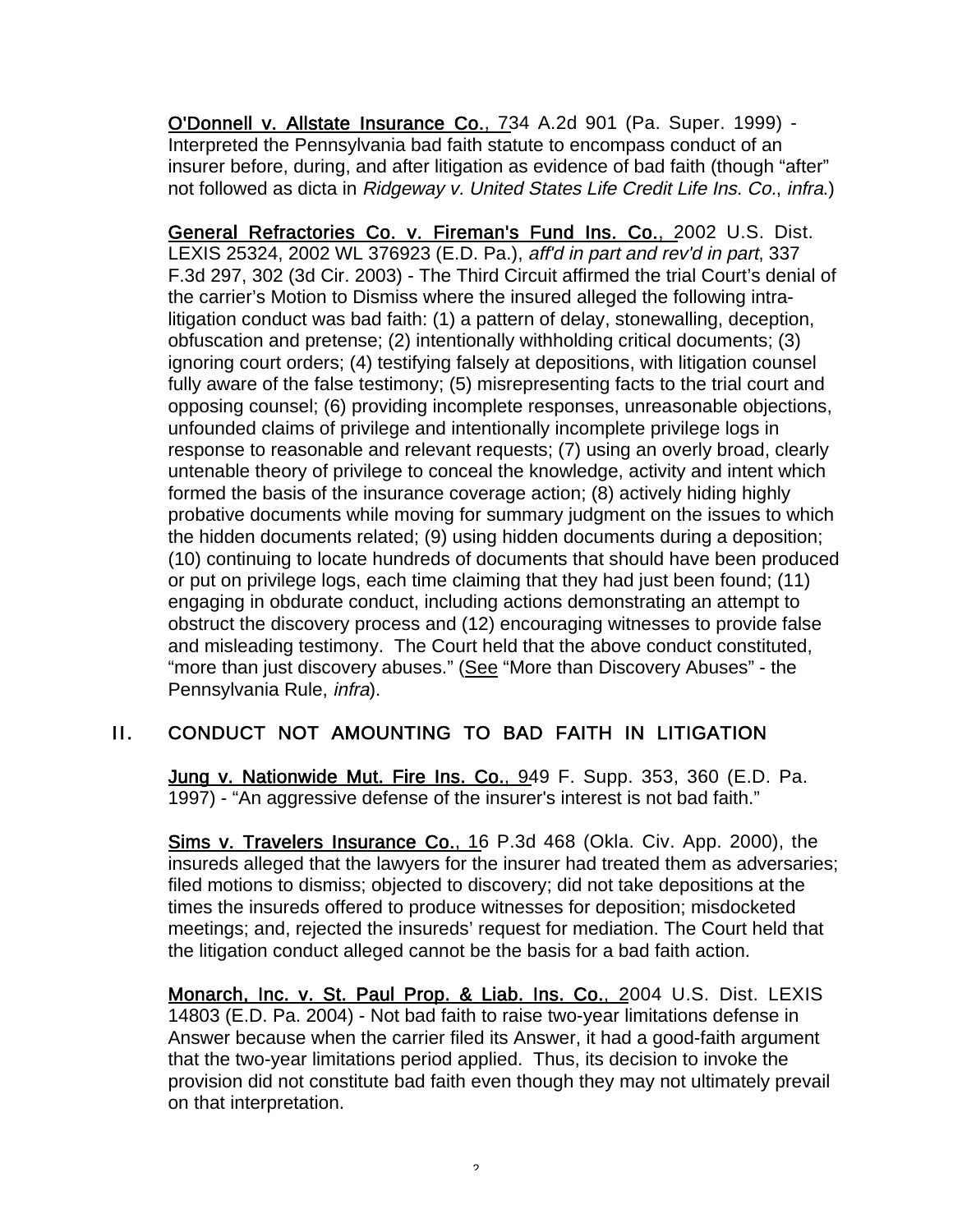## III. THE LITIGATION PRIVILEGE

The litigation privilege generally provides that since the external threat of liability is destructive and inconsistent with the effective administration of justice, Courts apply the privilege to eliminate the threat of liability for communications made during all kinds of truth-seeking proceedings: judicial, quasi-judicial, legislative, and other official proceedings. It has been used to attack the validity of claims for bad faith arising out of conduct in litigation.

Tucson Airport Authority v. Certain Underwriters at Lloyd's, London, 918 P.2d 1063 (Ariz. App. 1996) - In Tucson Airport, a class action was filed against the insured for harm caused when it released a toxic chemical into groundwater. The insured subsequently filed a declaratory judgment action against its insurers to determine coverage in the underlying action. During the course of the litigation in the declaratory judgment action, the insured amended its complaint to state a bad faith claim against the insurers for engaging in misconduct during the declaratory judgment action. The insurers moved to dismiss, arguing that the alleged misconduct did not constitute bad faith and that, if it did, it was absolutely privileged under Arizona law. The trial Court granted the motion and dismissed the bad faith claim. On appeal, the court of appeals reversed, rejecting the argument that the litigation privilege barred the bad faith claim. The Court reasoned that insured's bad faith claim was not a communication. Rather, the alleged bad faith was a course of conduct in which they failed to perform their duties fairly and in good faith.

Physicians' Service v. Superior Court, 9 Cal. App. Rptr. 4th 1321, 12 Cal. Rptr. 2d 95 (Cal. Ct. App. 1992) - White v. Western Title Ins. Co., supra, "stands for the proposition that ridiculously low statutory offers of settlement may be introduced . . . . as bearing on the issue of bad faith of the insurance company. . . Defensive pleading, including the assertion of affirmative defenses, is communication protected by the absolute litigation privilege. Such pleading, even though allegedly false, interposed in bad faith, or even asserted for inappropriate purposes, cannot be used as the basis for allegations of ongoing bad faith. No complaint can be grounded upon such pleading."

#### IV. "MORE THAN DISCOVERY ABUSES" - THE PENNSYLVANIA RULE

W.V. Realty Inc. v. Northern Ins. Co., 334 F.3d 306 (3d Cir. 2003) - Under Pennsylvania insurance law, those cases in which courts have permitted bad faith claims to go forward based on conduct which occurred after the insured filed suit all involved something, beyond a discovery violation, suggesting that the conduct was intended to evade the insurer's obligations under the insurance contract. However, there are some cases in which the insurer's conduct during the course of the litigation is both a violation of discovery rules and a violation of the insurer's fiduciary duty to the insured.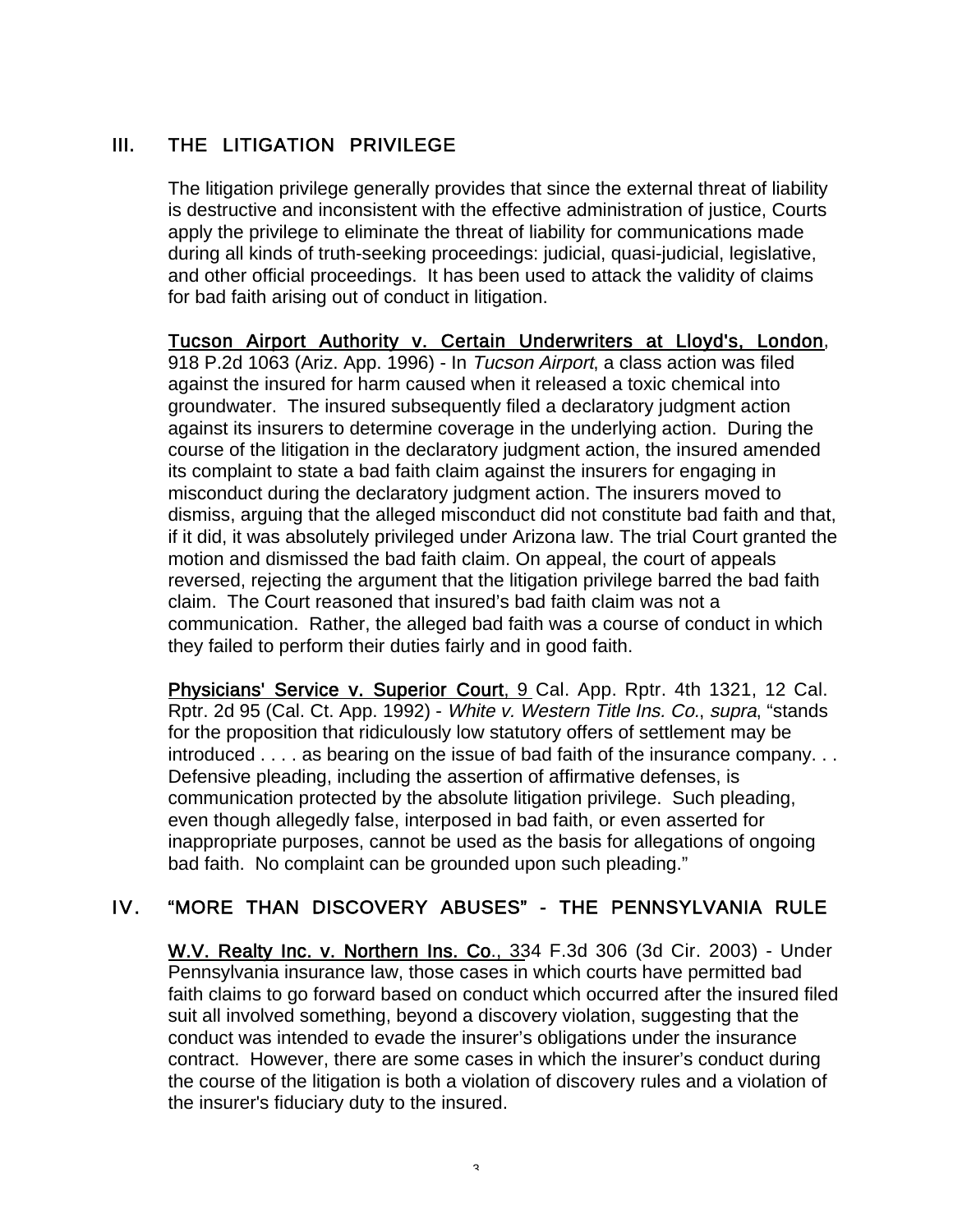Gallatin Fuels, Inc. v. Westchester Fire Ins. Co., 2006 U.S. Dist. LEXIS 1327 (W.D. Pa. 2006) - Though an insurer's conduct during the pendency of litigation may be considered as evidence of bad faith under Pennsylvania's bad faith statute, it is only relevant where the conduct shows the insurer's intent to evade its obligations under a policy.

## V. RULES OF CIVIL PROCEDURE CONTROL BAD FAITH IN **LITIGATION**

Timberlake Construction Co. v. USF&G, 71 F.3d 335 (10th Cir. 1995) -The Tenth Circuit held that evidence of litigation conduct should not be admitted as proof of bad faith on the grounds of public policy. "To hold otherwise, would deny insurance attorneys from 'zealously and effectively' advocating on behalf of their clients." The court in Timberlake reasoned that once litigation commences, other rules, particularly the Rules of Civil Procedure, provide redress for improper conduct of litigants.

Rottmund v. Continental Assurance Co., 813 F. Supp. 1104, 1106 (D. Pa. 1992) - The Court was presented with the carrier's Motion In Limine to exclude the insured's bad faith claim because the date of denial occurred before the Pennsylvania bad faith statute's effective date of July 1, 1990. The Court ruled against the carrier because the insured alleged bad faith conduct during the litigation (after the statute's effective date). Furthermore, the Court ruled that F.R.C.P. 26(g) and 37(a)(2), which provide for sanctions for harassment, unnecessary delay, or needless increase in the cost of litigation in the course of discovery, do not preempt bad faith claims for the conduct of insurers, even where that bad faith conduct occurs in the context of litigation.

Zurich Am. Ins. Co. v. ABM Indus., 265 F. Supp. 2d 302, 310 (S.D.N.Y. 2003), rev'd in part on other grounds, 397 F.3d 158 (2d Cir. 2005) - While bad faith litigation was pending, denied the insured's Motion to Amend to add claims of bad faith for conduct of the carrier during the pending bad faith litigation. After calling the request "untimely," the Court also noted that the insured could have petitioned the Court for Sanctions at the time of the alleged violations.

#### VI. PAYMENT OF CLAIM DOES NOT PROTECT INTRA-LITIGATION BAD FAITH

Hollock v. Erie Ins. Exch., 842 A.2d 409, (Pa. Super. Ct. 2004) - The insured acted in bad faith since "most of the testimony of [the carrier's] employees was an intentional attempt to conceal, hide or otherwise cover-up the conduct of [its] employees in the handling of the [insured's] claim." The Court rejected the argument that because the carrier paid benefits due on the underlying claim when the current bad faith action was tried, its conduct during trial cannot be deemed bad faith. Currently on appeal to the Pennsylvania Supreme Court.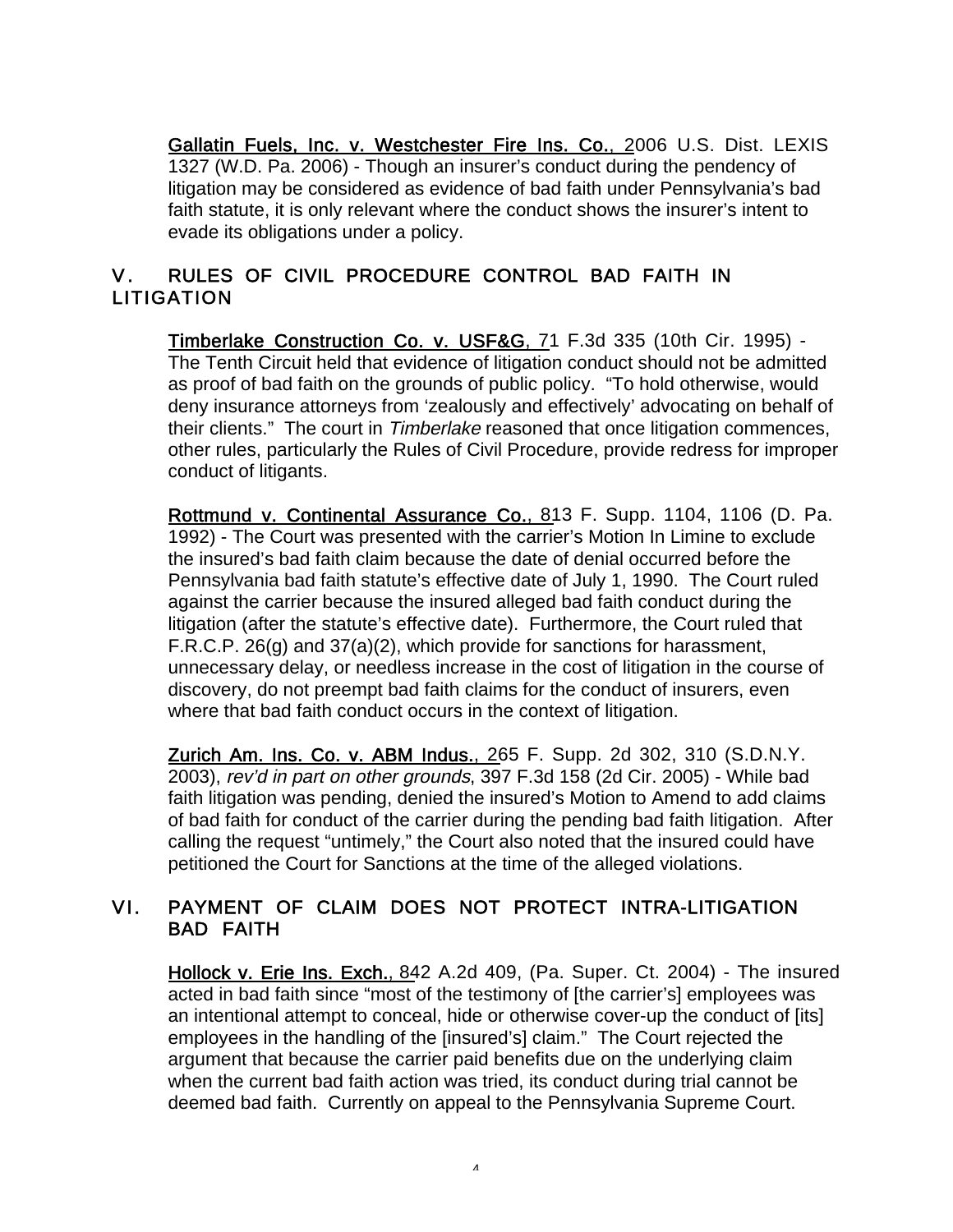## VII. ONLY IF INSURER HAS KNOWLEDGE

Givens v. Mullikin ex rel. Estate of McElwaney, 75 S.W.3d 383, 396 (Tenn. 2002) - The Supreme Court of Tennessee held that intra-litigation conduct could support a bad faith claim against the insurer to the extent that the insurer had knowledge of the conduct.

#### VIII. KNOWLEDGE OF INSURER NOT NEEDED

**Barefield v. DPIC Cos., 600 S.E.2d 256 (W. Va. 2004) - The Supreme Court** of Appeals of West Virginia, upon an interlocutory certified question, held that a carrier could be liable for bad faith under the West Virginia Unfair Trade Practices Act. Though the conduct during litigation in *Barefield* fell short of bad faith, the Court recognized that intra-litigation conduct could be bad faith, whether due to the independent judgment of the insurer's counsel, or through participation and/or ratification of the carrier.

## IX. POST-LITIGATION BAD FAITH

O'Donnell v. Allstate Insurance Co., 734 A.2d 901 (Pa. Super. 1999) - In dicta, the Court stated that to sustain a bad faith cause of action premised on post-litigation misconduct, a plaintiff must allege "conduct sufficiently egregious to be considered [grossly] reckless or otherwise committed with the [specific] intent of improperly avoiding payment of [a] claim."

Ridgeway v. United States Life Credit Life Ins. Co., 793 A.2d 972 (Pa. Super. Ct. 2002) - The carrier was granted permission by the trial Court to seek appellate review of an interlocutory Order which held that an insured can bring a second bad faith action for a carrier's failure to pay the proceeds of a settlement or judgment obtained from the first bad faith suit. The Court ruled that the trial court erred in concluding that an insured has a cause of action for the carrier's alleged bad faith following a settlement and judgment. Rather, the insured's remedy for non-payment of the judgment was provided for by the Pennsylvania Rules of Civil Procedure for the enforcement of money judgments. Also, the insured could enforce the settlement agreement pursuant to the law on contracts. The Court declined to follow dicta from O'Donnell which suggested that postlitigation conduct could be bad faith.

Givens v. Mullikin ex rel. Estate of McElwaney, 75 S.W.3d 383 (Tenn. 2002) - "[C]ases in which an insurer may be held liable [for post-litigation misconduct] will be rare indeed."

## X. INTRA-LITIGATION EVIDENCE ADMISSIBLE TO ESTABLISH BAD FAITH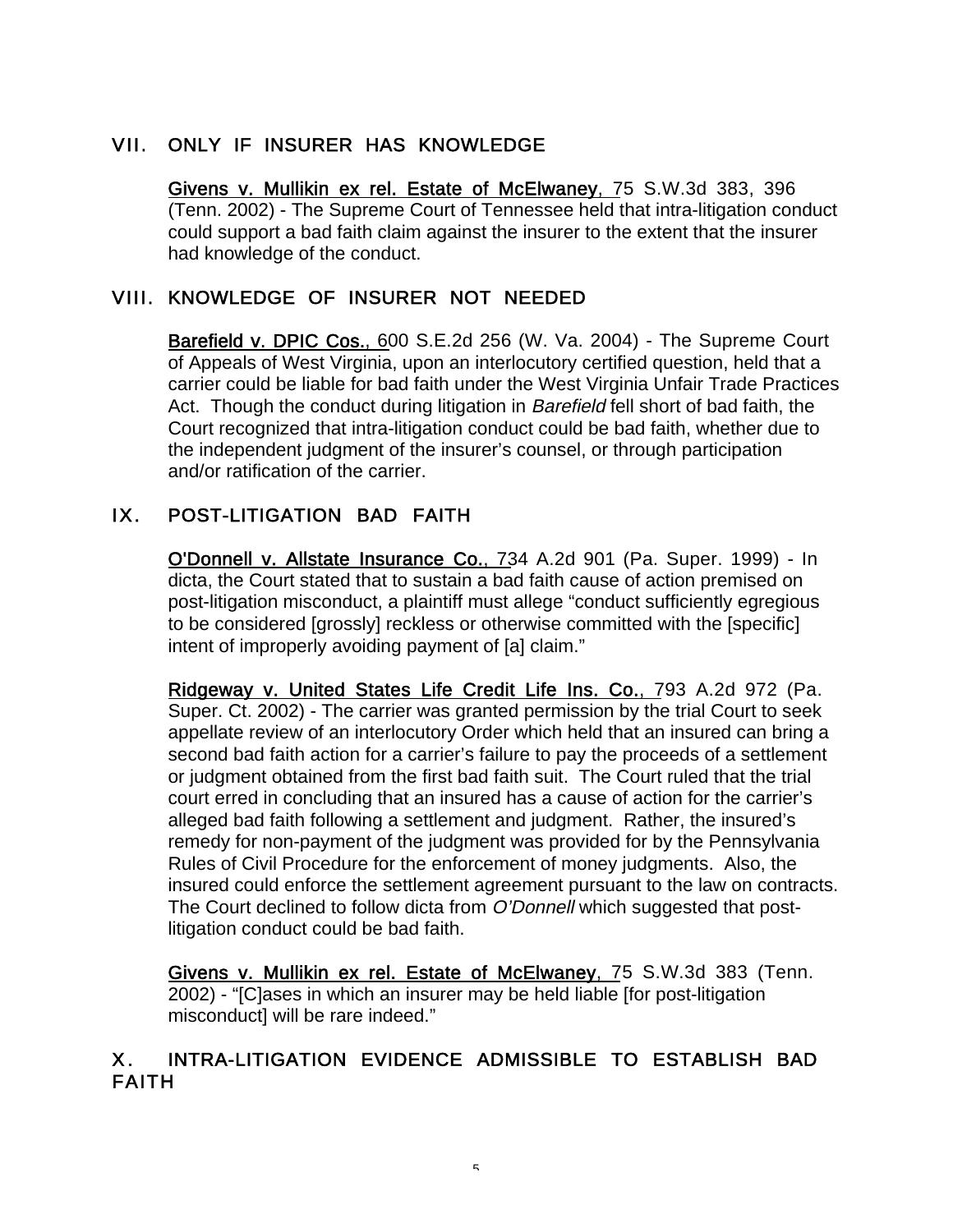Other jurisdictions, while not expressly addressing the issue of the viability of the duty of good faith after commencement of litigation, have implicitly approved the concept by allowing admission of evidence of the insurance company's conduct that occurred after the commencement of litigation. See, e.g., T.D.S. Inc. v. Shelby Mut. Ins. Co., 760 F.2d 1520 (11th Cir. 1985)(applying Florida law: "Certainly the litigation conduct of [the insurer] was relevant to the claim that [the insurer] or those acting on its behalf dealt dishonestly with [insured]."); Southerland v. Argonaut Ins. Co., 794 P.2d 1102 (Colo. Ct. App.1989) (holding that admission of evidence of post-filing conduct was not an abuse of discretion because the evidence helped establish a habitual pattern of dealing with the plaintiff); Home Ins. Co. v. Owens, 573 So.2d 343, 344 (Fla. Dist. Ct. App. 1990) (Upholding admission of an insurer's pleadings as well as the insurer's failure to answer a request for admissions, the court held that the insurance company's litigation conduct was admissible, relevant evidence.); Spadafore v. Blue Shield, 486 N.E.2d 1201 (Ohio Ct. App. 1985) ("Evidence of the breach of the insurer's duty to exercise good faith occurring after the time of filing suit is relevant so long as the evidence related to the bad faith or handling or refusal to pay the claim."); Barefield v. DPIC Companies, Inc., 600 S.E.2d 256 (W.Va. 2004) (allowing the introduction of evidence of alleged misconduct by defense counsel during litigation, so long as the insurer knowingly encourages, directs, participates in, relies upon or ratifies such alleged wrongful conduct).

#### XII. INTRA-LITIGATION EVIDENCE NOT ADMISSIBLE TO ESTABLISH BAD FAITH

Nies v. National Auto. & Casualty Ins. Co., 199 Cal.App.3d 1192, 245 Cal. Rptr. 518 (Cal. Ct. App. 1988) (holding that insurers will be disabled from conducting a vigorous defense in a bad faith insurance action if their pleadings may be used to prove pre-existing bad faith); Tomaselli v. Transamerica Ins. Co., 25 Cal. App. 4th 1766, 31 Cal.Rptr.2d 224 (Cal. Ct. App. 1994) (claim for bad faith cannot be based on an insurer's appeal from an adverse judgment). In essence, California's approach has evolved to allow the introduction of unreasonable settlement behavior (specifically, low settlement offers) that occurs after suit has been filed while prohibiting the admission of litigation conduct, techniques, and strategies.

Palmer v. Farmers Ins. Exchange, 861 P.2d 895 (Mont. 1993) - Public policy favors the exclusion of evidence of an insurer's post-filing litigation conduct in at least two respects. First, permitting such evidence is unnecessary because during the initial action, trial courts can assure that defendants do not act improperly. Next, and more importantly, the introduction of such evidence hinders the right to defend and impairs access to the courts. The Rules of Civil Procedure control the litigation process and generally provide adequate remedies. But See Federated Mut. Ins. Co. v. Anderson, 991 P.2d 915